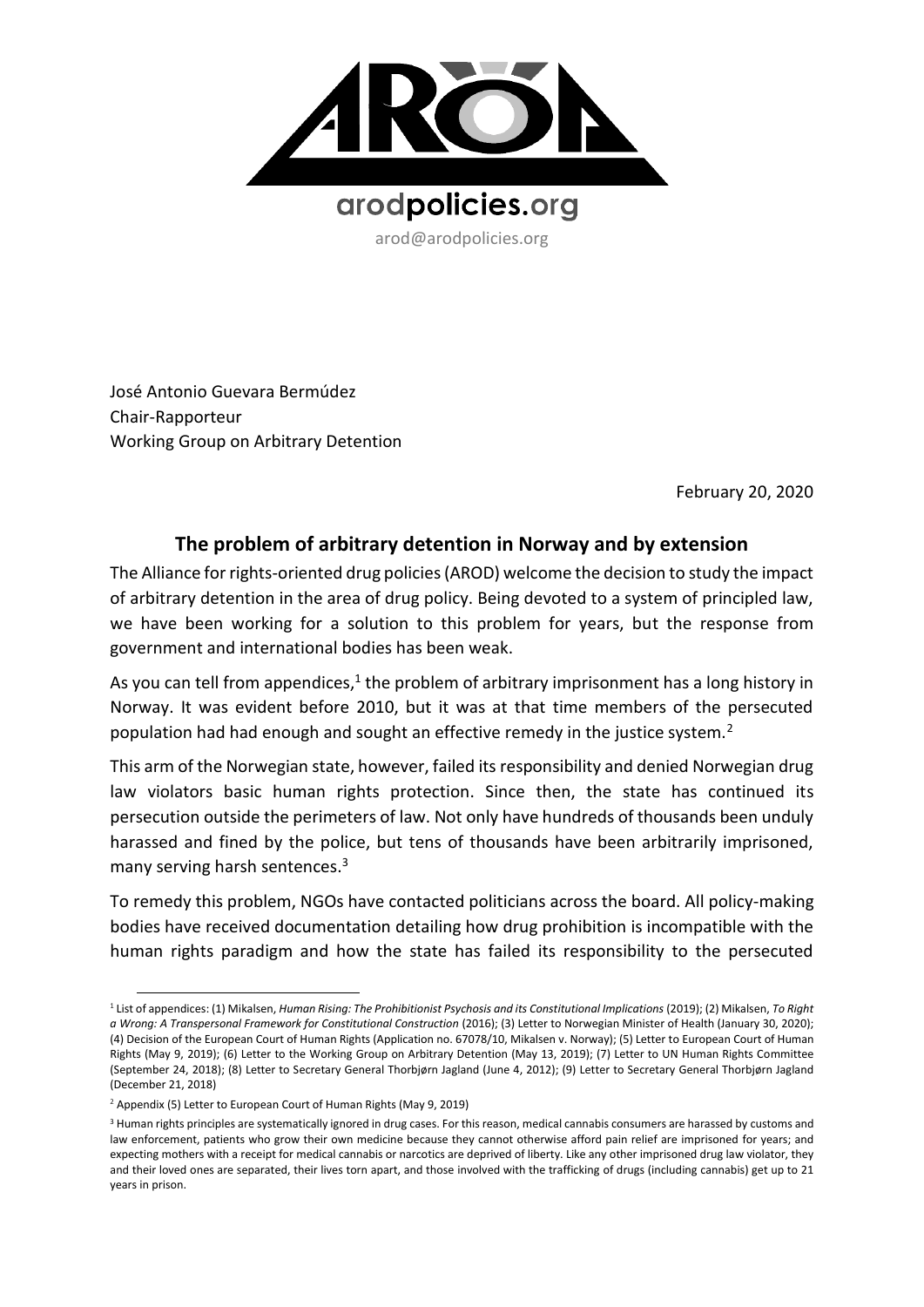

groups. Ministers of justice, health, and other heads of state have been informed of the need for human rights review but failed to provide any effective response. 4

*As a result, the rule of law in Norway has suffered more than many other places. In no other country have human rights and drug reform organizations to a greater degree united to confront policymakers on constitutional responsibilities,<sup>5</sup> and in no other country have public officials to a greater degree come up short of expectations.* 

Even after the recently released report of a royal commission, which included a chapter on human rights responsibilities and careful reasoning as to why criminalization was considered problematic, politicians continue to ignore constitutional obligations. Public opposition to the premise that drug prohibition is a worthwhile endeavor is increasing. But while several organizations await the response from the Minister of Health on a call for reparations, $6$  moral panic carries enough sway to ensure many more years of arbitrary persecution.

## *Moral panic, exaggerated enemy images, and wanton persecution*

On backdrop of the above, we appeal to the Working Group on Arbitrary Detention.

As you can see from our documentation, the problem of arbitrary detention in the area of drug policy is much bigger and goes much deeper than supposed. After the European Court failed to address this issue,<sup>7</sup> some 40 million Europeans have been left without basic human rights protection, and while the Pompidou group and the COE Parliament lament its absence, these people have rights that remain obscure and unrealized.

*It is important to note that they remain so not for lack of argument, but for the failure of states and human rights institutions to provide basic constitutional guarantees*. As documented by Human Rising, the premises of prohibition have long been refuted and drug policy continues as a result of the scapegoating mechanism.<sup>8</sup>

This explains the taboo on principled thinking. It is psychologically difficult to realize that modern drug policy has the same problem with principles of justice as Jim Craw laws and other wanton persecutions. There is also much at stake for profiteers of war, and so those in authority continue to negate constitutional obligations for unconsciousness to prevail.

6 Ibid.

<sup>4</sup> For our correspondence, see https://www.arodpolicies.org/norwegian-authorities

<sup>5</sup> Appendix (3) Letter to Norwegian Minister of Health (January 30, 2020)

<sup>7</sup> The rule of law suffered terribly when the European Court in 2012 failed to provide Norwegian drug law violators an effective remedy. For more on this, see appendix (4) Decision of the European Court of Human Rights (Application no. 67078/10, Mikalsen v. Norway); (5) Letter to European Court of Human Rights (May 9, 2019); (8) Letter to Secretary General Thorbjørn Jagland (June 4, 2012); (9) Letter to Secretary General Thorbjørn Jagland (December 21, 2018);

<sup>&</sup>lt;sup>8</sup> Drug prohibition is historically similar to other mass-movements gone wrong in that it is the result of scapegoating, our tendency to blame others for problems that are a collective responsibility. As shown in Human Rising, this mechanism has kept us from fulfilling the spirit of the UN Charter and other Human Rights Covenants, and as humanity matures, we must do away with this great force of injustice.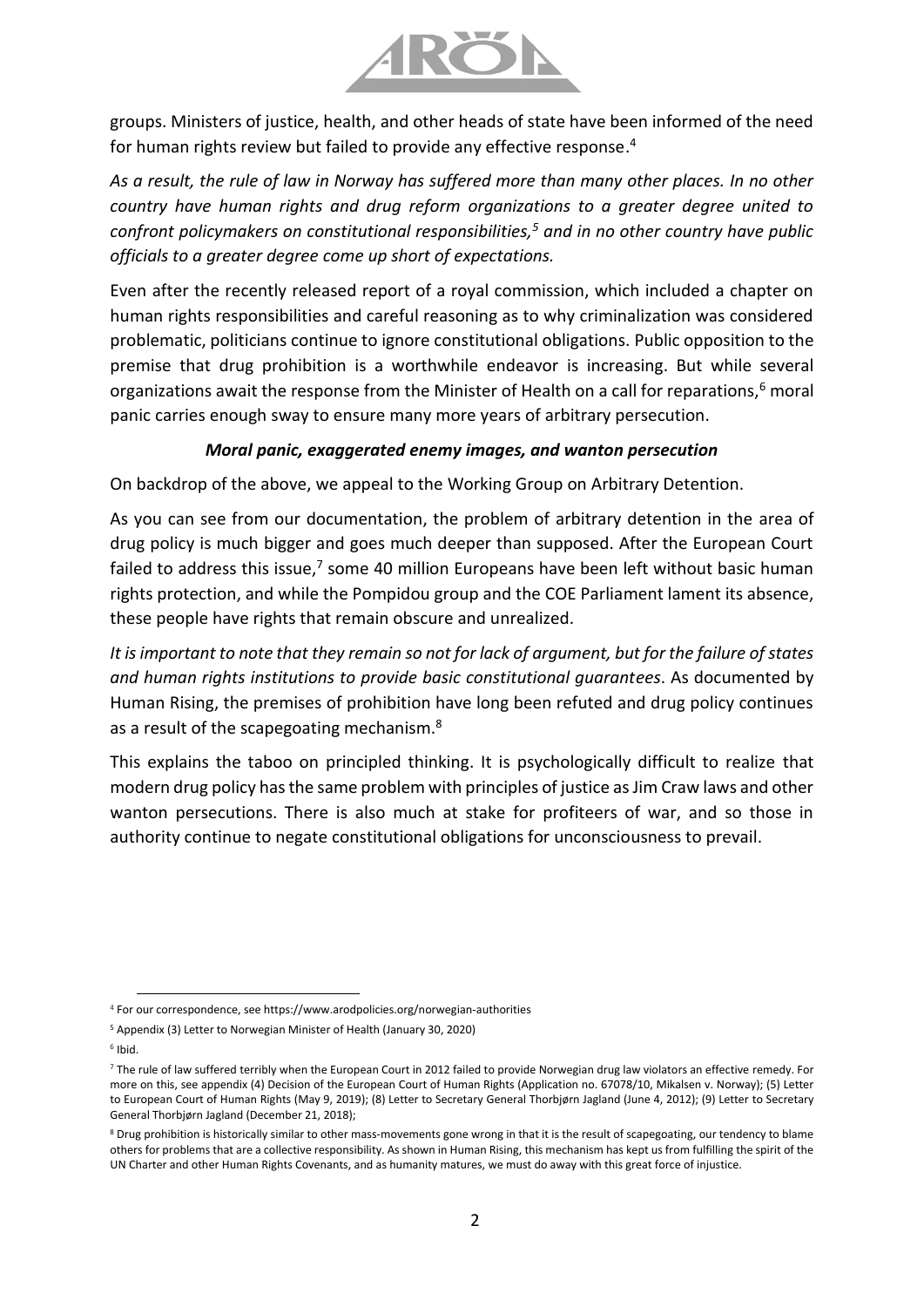

Consequently, no state has followed up on the human rights guidelines as defined by the UN<sup>9</sup> and COE.<sup>10</sup> While these international bodies are waking up to human rights responsibilities,<sup>11</sup> no state has allowed a principled review of drug policy. Instead, those in positions of authority continue to define human rights law on prohibitionist terms, overlooking the evidence that we are dealing with a crisis of magnitude.

We therefore encourage the UN to show leadership in this quest for justice. As documented by the Norwegian royal commission, the UN drug control conventions have gone from being interpreted in light of a drug free ideal, and prohibition a necessary venue, towards prioritizing realities on the ground and the intent to protect the health and welfare of mankind. Prohibition has proved inept in this regard and this is why human rights obligations are moving in the direction of decriminalization.

The royal commission was clear on this and how much further these commitments extend have yet to be determined. As prohibitionists have had the power to control debate, they have evaded the burden of proving that their ideology of persecution is necessary in a democratic society. Thus, their truisms have been left largely intact, untouched by the impact of scrutiny.

Even so, moral panic is well documented. The Norwegian royal commission itself detailed its influence on the evolution of drug policy, $12$  and there is an axiomatic relationship between this phenomenon and human rights violations.

The reason for this is that during times of moral panic, society will be in the grip of exaggerated enemy images. These images inform our logic, ensuring a weakening of moral sensibility, and to the extent that panic is present the persecuted population will be treated without regard for human rights principles. Hence, there will be a prevalence of arbitrary imprisonment, only unnoticed, and just a principled review of policy can reveal the extent to which policy deviates from human rights obligations.

## *Principled review and effective remedy*

Human rights principles, then, provide a compass towards constitutional ground, and applied to drug policy they reveal a deep-seated problem of arbitrary imprisonment. Indeed, according to any meaningful definition, some 30 percent of the Norwegian prison population remain troubled by this affliction—and by extension all other incarcerated drug law offenders in Europe.

Had the European Court abided by its conventional obligations, drug prohibition would have been found incompatible with principles of autonomy, proportionality, equality, and the

<sup>9</sup> WHO, UNDP, UNAIDS, International Guidelines on Human Rights and Drug Policy (Mar 14, 2019)

https://www.undp.org/content/undp/en/home/librarypage/hiv-aids/international-guidelines-on-human-rights-and-drug-policy.html

<sup>10</sup> Committee on Legal Affairs and Human Rights, *Drug policy and human rights in Europe: a baseline study* (2019): http://www.assembly.coe.int/LifeRay/JUR/Pdf/TextesProvisoires/2019/20191115-DrugPolicyHumanRights-EN.pdf

<sup>11</sup> Pompidou Group, statement on bringing human rights into drug policy development, implementation, monitoring and evaluation: https://rm.coe.int/pompidou-group-statement-on-bringing-human-rights-into-drug-policy-dev/1680770b40

<sup>12</sup> NOU 2019: 26 Rusreform – fra straff til hjelp (Drug Law Reform – from punishment to help). See Chapter 3.2. and 3.3. Words such as "public panic", "unbalanced views", "misleading perceptions", "misapplication of punishment", and "reality-resistant iniquity" summarize the development of drug policy. We are dealing with a debate characterized by "stereotypical representations", "moral indignation and revenge urges", one in which "scientific understanding of the drug problem has played a minor role". "Panic" is used several times.